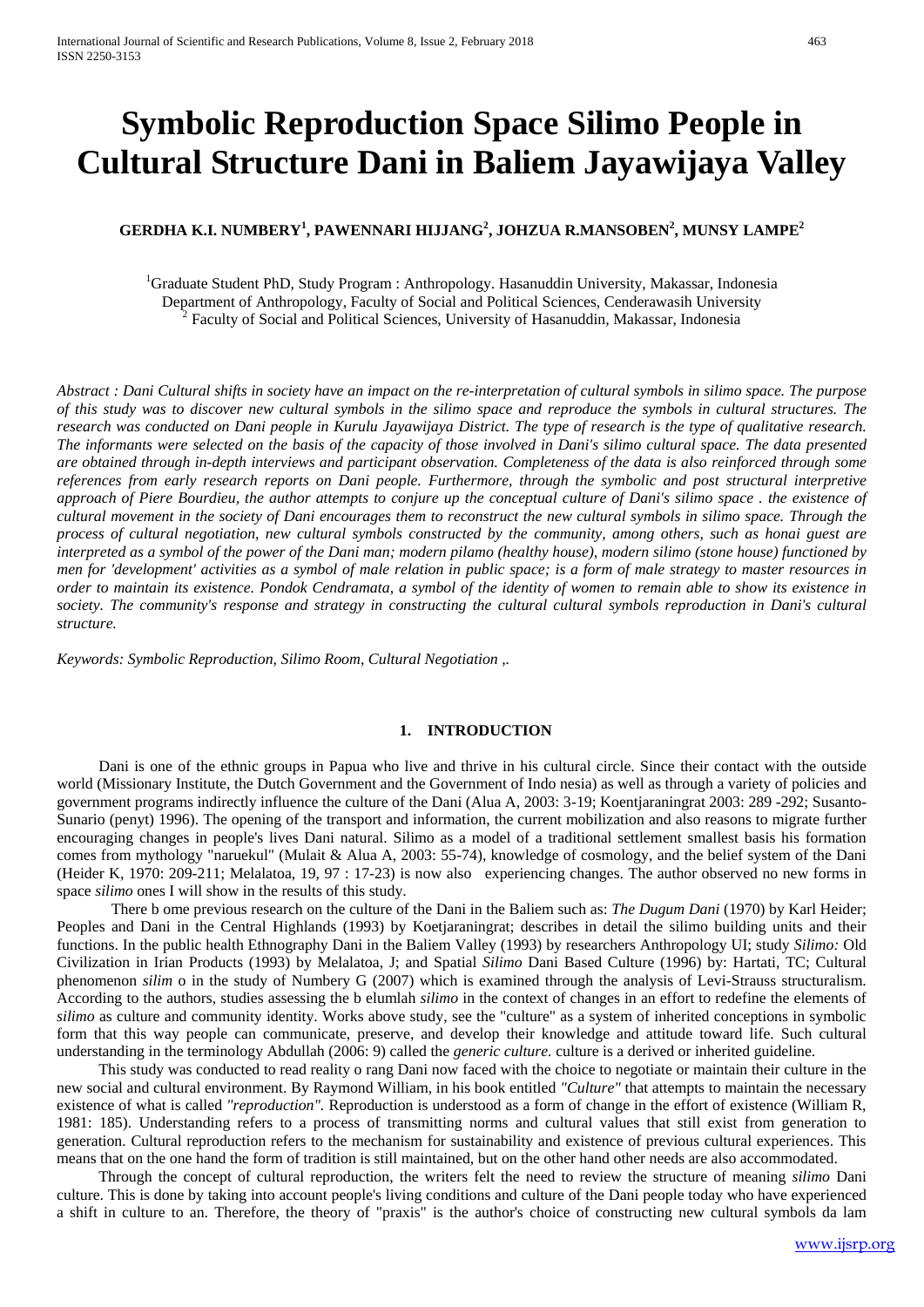International Journal of Scientific and Research Publications, Volume 8, Issue 2, February 2018 464 ISSN 2250-3153

structure Dani culture. Bourdieu that there is a reciprocal relationship between the objective structure ERUs reproduced continue downloading in the praxis of the actors who occupy positions the structure. In this process, the perpetrators articulate appropriations and cultural symbols contained in the objective structure as a strategic action in a particular social context (Bourdieu 1977: 83). In the interpretive approach of Geertz the concept of "culture" is usually expressed as a symbol system. Therefore, in this context appropriate term used in an attempt to reproduce these cultures was the author uses the term *symbolic reproduction.* For that study was conducted to find the symbols of cultures and reproduce these symbols in *silimo* cultural space.

# **2. RESEARCH METHODS**

#### **Research sites**

The experiment was conducted in Baliem Jayawijaya, precisely on the scope of the Dani people in Kurulu District.

#### **Design and Type of Research**

This type of research is qualitative research. This type of research is considered suitable to find and understand the dynamics process of Dani society who are experiencing a cultural shift and researchers trying to interpret the new symbols that arise due to the shift of the culture. To capture data up to the process of data analysis, the researcher uses an interpretive (interpretative symbolic) approach to the theory of practice from Pierre Bourdieu.

## **Research Subject**

The determination of research subjects was conducted with a comprehensive selection model, ie. the research subjects are representative of the cultural theme, namely traditional figures / family members / residents of silimo that are still traditional or have undergone changes and functional of custom silimo either male or female adult.

#### **Data collection**

Library studies are conducted to search and collect: 1) data related to Dani culture and cultural shifts in the life of the Dani community; 2) collecting literature related to symbolic interpretation research models and cultural constructivism studies (symbolic reproduction). Observation involved focused cultural themes ie silimo environment as a place of residence of the community. How the circumstances in terms of shape, position and community life in the silimo. In-depth interviews were conducted on key informants understood about Dani's culture.

#### **Data analysis**

The process of analyzing the data has been done since the first came to the research location. Any data obtained through observations, interviews and literature studies are analyzed. This analysis is associated with symbols and meanings conveyed by informants. Researchers should mark password cultural symbols as well as to identify it. Through the data the researchers make a conclusion based on the theme of the research problem.

#### **3. RESULTS**

## *Symbols New Culture Indoor People Silimo Dani.*

The new cultural elements in the dwelling are as follows: **First,** father YM On *silimo* occupancy in Sompaima village, Kurulu. Visible residential building *silimo* are still very traditional, each consisting of one unit *Pilamo* (male house), three (3) dwelling units *ebe-ai* or her house, a long kitchen *(hunila)* with three cooking stoves and in side kitchen against pig pens. It is surrounded by a deep fence and an outside fence. *Pilamo* directly opposite the entrance there is an arch shape *(mokarai).* It appears that the power cord is about 10-20 meters tall the occupancy of silimo. There are 3 point light (illumination apparatus) of electricity that connects the kitchen, house men and women home. According to Mr. AM, *silimo* lamp mounted in such a government assistance program through PNPM Mandiri in 2013. In addition, there is one new building units shaped *honai* but slightly modified form. Dani community called it, "honai guest". *Honai guests* is located on the left of the entrance. In *hona* i guest there is placed a few chairs and tables for guests, floor *honai* given a plastic carpet and household appliances which are commonly used when entertaining guests such as a couple of glasses and plastic cups, containers of drinking water cookers electronics and radio tape. Through the results of the interview Mr. YM said that:

*"... This guest guest was built by the tourism office, we did not ask but they said honai we make it so that if there are guests who come see mummy, they can rest at this honai. Ordinary also if there are guests who want to drink coffee that I cook myself, we usually direct Make a. (Sompaima, November 20, 2014).*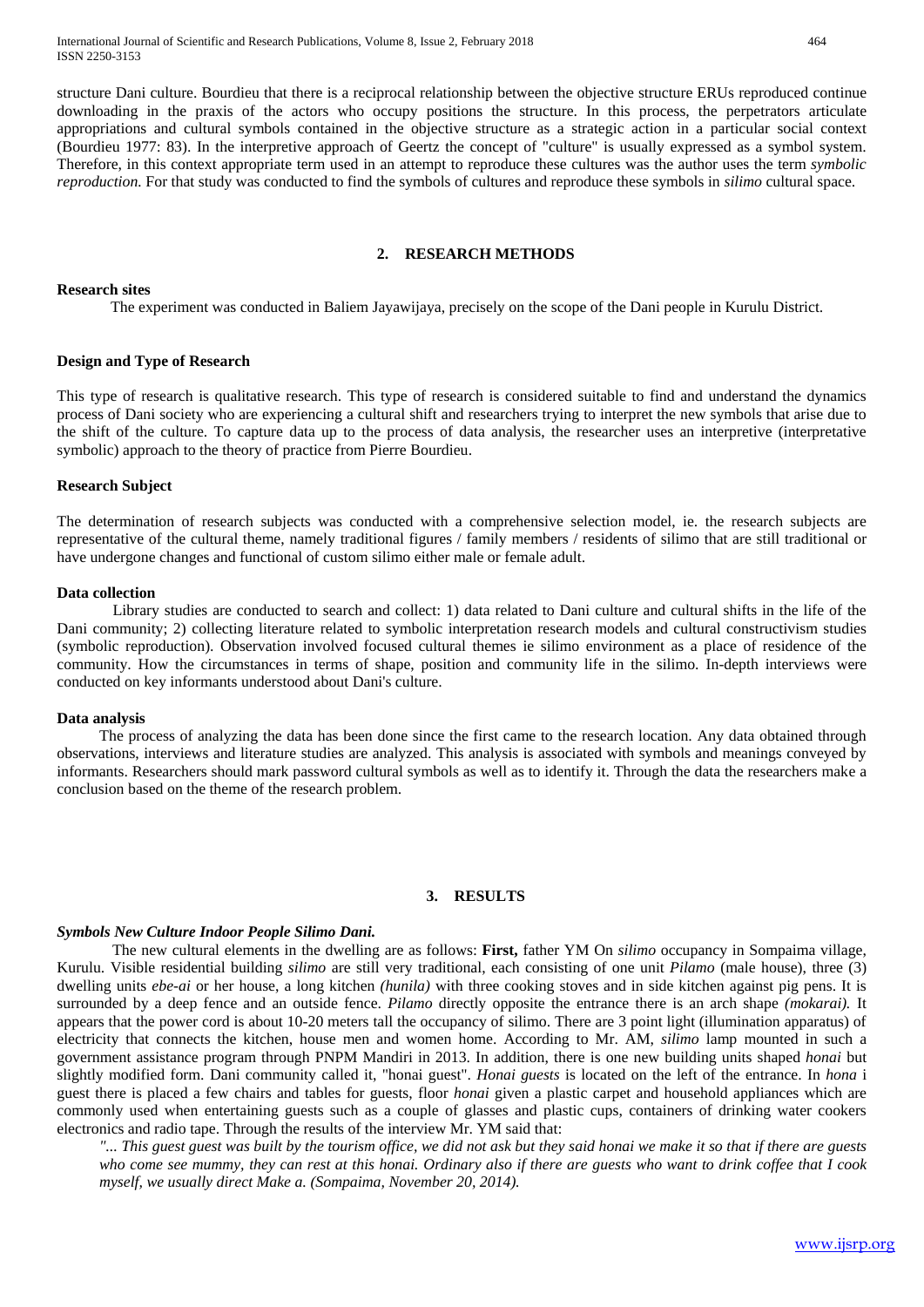International Journal of Scientific and Research Publications, Volume 8, Issue 2, February 2018 465 ISSN 2250-3153

In this dwelling as well, there is *a small cottage* which held a number of crafts Dani society. They sell to the tourists who come to visit his *silimo.* In the cottage see some mothers who organize and offer wares to visitors. **Secondly,** a new culture Forms also looked at the father *silimo* Kumima LD village, Kurulu. In residential traditionally there is one building healthy homes (permanent home with health standards) which functioned as a male house *(Pilamo new),* 1 kitchen traditional, one housing unit of women and lined 3 pigsty is located behind the house healthy and well dealing with women's homes. According to Mr. LD:

*Although, I live in a healthy home but I still have family silimo, which is located next to his house. I use this house to receive guests, or meetings with groups of farmers or groups of cattle in this village. I coordinate all the groups here. If the city or the information from my government s collect them in this, or also in the village office. If it's in Pilamo, it's common for old people to gather. (Kumima, November 25, 2014)*

**Third,** Shape changes seen in traditional housing is also seen in *silimo* by Mr. L O in Pisugi District (one of the district division of the District Kurulu). Residential house shaped healthy house / modern house. But they also have *silimo* as a form of traditional settlements. Within the complex there are two houses *silimo* women *(ebe-ai)* and a *silimo.* According to the mother LO, *silimo* occupied by both his wife and his in-laws. The new kitchen (new *hunila)* that serves not only to cook but also as a place to store utensils, foodstuffs (other than sweet potatoes, there is also rice harvest from their fields). Kitchen leaved doors and roofed have been selected, the inhabitants of this *silimo,* often leaving him and going *silimo* remained in his old hometown. Therefore, the kitchen was built for reasons of safety of kitchen appliances as well as foodstuffs. Changes to the shape of the kitchen was built with a grant Respect 2013. Additionally LO father and his wife live in *a healthy house* on the outskirts of the Pike River Bridge. Mr. L O never followed Automotive Mechanic Training Program in 2009 in Malang, East Java. So in addition to working as a paddy field farmer in his village he also develops the skills that were acquired when the apprentices went through when he returned to his area.

**The four,** *Modern* contained in Kurulu owned by Dani status of Civil Servants neighboring districts Jayawija yes. members of the legislature in Jayawijaya district and province of Papua. There is Kurulu residents also settled in the city of Wamena who work as teachers, nurses, members of the military, the police and legislators s and serial entrepreneurs choosing in a modern home. Some residents built their own homes but there also occupy the official houses. Several informants gave an explanation that, in general, the people here also wanted the new model house but the funding issue, the desire could not be realized. The reason people choose to live in modern homes, as revealed by the father of DM in Jiwika, that:

*"Before the father marries, the father lives with the parents in the village of Jiwika. We live in silimo owned by parents in one big family. After marriage, mama (wife) with our children live in a board house built in front of Jiwika village district road. The first wife of Serui, and now the father is married again, the wife of Java. Father woke up another board house for the 2nd wife (lies not far from the first house, about 50 meters from the first house). This house is also used for selling (kiosks). I work in Koramil civilian in Kurulu. I chose this house because, second wife is not accustomed to live in silimo (Jiwika, 25 April 2015).*

Work these houses are not equipped by traditional fence, do not have a yard / grounds were used as a garden, as well as the pigpen.

Besides Mrs. HL Yiwika a village head also live in the house built by his family board .. As said by Mrs. HL that: *"If living in silimo, we women have a house (ebe-ai) it is only used for sleeping alone. The room is small, can not store the things we always need everyday in our work. If in this board house, there can be cabinets, chairs and tables and can be used to receive guests or a place to discuss "(Jiwika, April 20, 2015).*

The house is equipped with a fence planks of wood at the top was covered in grass. As HL's mother's house in front *silimo* family restricted by fences but he continued to interact with their cousins who live in the *silimo.* Mrs. HL besides acting as headmen Yiwika replace her deceased husband, she also has a garden around the house *(okutlu)* Likewise he has pigs but the animals often cared for by members of her relatives.

**The fifth**, a new form of culture in the Dani occupancy is a modern house commonly called a stone house. Seen in the life of Mr. LM. Together with his family from polygynous marriage, they settled on a stone house he built in 2007. LM is a scholar, working as a civil servant in Yalimo district. Previously, had been a member of legislative kabupten Jayawijya for one period. The first and second wife is Dani perempt from Baliem valley who also holds bachelor degree. Together with his 7 children, Mr. LM and his 2nd wife live in the stone house. The construction of the house consists of 3 parts, the first part is the men's house. This part belongs to the husband as the head of the family, its function is almost the same as the building pilamo in a traditional settlement of the Dani (silimo). This building functioned Mr. LM to work and discuss or meetings with relatives or colleagues and also as a place to receive his guests. In addition it also functions as a foundation office that is engaged in Economic Empowerment of the community and the secretariat of the new district Regions expansion of the district "Okika" based in Kurulu. Fused with the man's house there are two houses / rooms on the left and right side is the house belonging to the second wife. The form of a man's house (head of the family) is greater than that of a woman's house (wife). This is the same as the concept of building pilamo and ebe-ai on a silimo. In this building there is also a traditional kitchen (hunila) which is long and located at the rear of the stone house. There is also a kitchen that is part of the construction of stone houses that are utilized to process food in a modern way. Instead the traditional kitchen (hunila) which is located separately from the stone house building. Hunila is divided into two spaces that are given a wall board. There is a building that serves as a gathering place is located on the left front of this stone house and there is also a garden (okutlu) in front of a house planted with sweet potatoes and corn. According to Mr. LM that this house is the process of embodiment of his dream in collecting all members of his batih family. As one of his wives told Ms. RM that: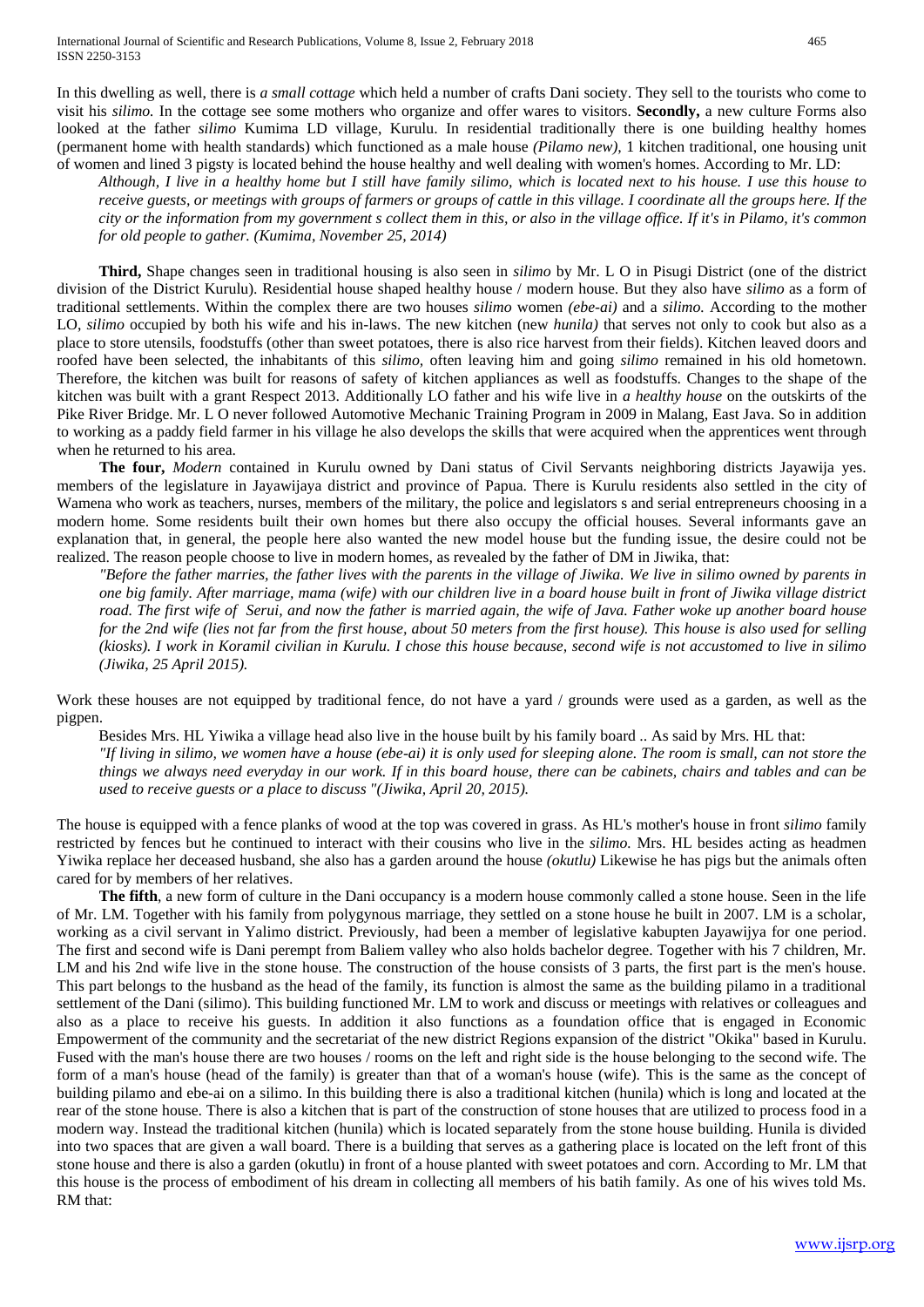*".... we Dani Valley people have been taught by our ancestors to live and live together. If in the tradition we live in one silimo. All wives put together do not stay separated in the other silimo. A husband is responsible for gathering wives and children and living together. The husband is responsible for maintaining and protecting the family members, therefore, as a form of responsibility is the protection and security in the house where he lived, or around gardens workplace of his wife and children. Therefore, the father built this house for us to live together. "(RM, Wamena, April 23, 2015)*

Ms. MM ( $2<sup>nd</sup>$  wife) was a scholar has a brick print businesses that are usually sold to the public or is required by some CV which runs development projects in the city of Wamena. Ms. MM also have a business entity categorized vai greet tu CV 2. named "Wiolani" this foundation in 2005.

## **4. DISCUSSION**

This study shows that there are new cultural symbols in silimo culture space. The process of acceptance or negotiation of cultural symbols formed from the interaction of society with its environment can be external or internal. The external process shows that in today's society Dani puts the government and its development programs as a new "force" in the formation of values and social order. Development programs or government development interventions in the social realm of "silimo" are seen in some social practices that bring new symbols back to life, both material symbols such as honai guest, healthy pilamo are cultural symbols as government products. On the contrary seen in behavioral symbols can be seen through the emergence of new activities for women in silimo such as demonstrations of traditional clothing when tourists visit or men practice processing coffee to serve guests. In contrast new internal cultural symbols originate from "individual power" in expressing the cultural symbols.

In this context, we describe some process of forming new cultural symbols in the social realm "silimo". The Dani (male and female) habitus of society that appears in the social realm of "silimo" today, is not a habitus formed from a single and linear source but a habitus that is born in the dynamic realities of Dani society. That is, the habitus of the agent (male and female) is not only derived from cultural values but also comes from information or sources of mass media / electronic knowledge even through association with non-ethnic communities. The existence of men symbolized by Pilamo is currently less show the role or activities of social and cultural in everyday life. Traditionally the role of men as agents in cultural structures is to carry out the functions of security and religious functions. This function is related to the history of the Dani people who were active in the "culture of war" and engaged in religious rites to create harmony in life in society (1970: 105-133; 134-139; 211; 252-163).

Different conditions when governments and religious institutions prohibit the existence of "culture of war", men seem to lose their duties and responsibilities. The presence of government institutions (police / TNI) and also religious "minimize" even prohibits the role of Dan men (such as adat warfare). The religious (catholic and Christian) influences that society receives also diminish their fear of "mogat" (evil spirits). Understanding the teachings of these new religions into a new "power" against the magical practices that have been bothering them. Nevertheless Dani culture that adheres to the principle of patrilineal, always put the position of male (husband) as the leader of the family or head of the family that must be respected.

Reduced or missing men's duties then men are unconsciously as agents who occupy pilamo as social sphere "silimo" began to organize his life back in order to survive or survive in the community. Through Jayawijaya Tourism Office implement tourism promotion programs one of them is to restore silimo space as a "market" which by the agent involved in the realm keep struggling to seize the existing resources in order to survive.

Through the program, there is interaction and negotiation between traditional values and government programs as new cultural symbols that enter and adapt the program in the life order of Dani society. Silimo spaces are arranged according to religious values, beliefs, worldviews that bring back new cultural symbols through the addition of new space within the Silimo complex. This new space is called Honai guest, pilamo modern, healthy house, From the name or term given to the new building unit gives meaning to the ownership or symbol of the presence of men. The terms honai and pilamo have the same meaning, ie men's house.

The presence of honai guest as a form of community interaction with the new culture, then the society negotiate new symbols in the framework of his (male) interests. The presence of the *guest honai,* as a form of male strategy to fill the "void" male roles do not appear again as dilarangkan "culture of war". Honai guest is also a form of male strategy to seize the "power" in order to remain able to show its existence in the reality of social life Dani society. Here it is seen that Dani (male) society is able to cultivate a cultural value order or cultural symbol for its sake. If *Pilamo* traditionally have sacred values, then the guest honai as *Pilamo* representation in the new cultural values and the profane.

Honai a function to receive the guests who came to visit the traditional *silimo.* Traditionally, the Danis charted the duties of men and women on different sides. Men play a role with all *public* activity and that are *external,* while women on the contrary, play a role in *domestic* activities and *internal.* The nature and extent of labor of men and women as agents in this objective structure is the symbolic capital possessed by agents to struggle with the habitus in the social realm of "silimo". That is, Habitus does not work alone, but always works in its relationship with the social domain *(field)* and social capital *(capital).*

By understanding the process of formation of *the habitus of* male and female Dani as an agent in the social sphere "silimo" is, then we can understand the symbolic *reproduction* process "Pilamo" in the cultural structure Dani people. Through the symbolic reproduction process of "pilamo", the Dani man refreshes the cultural values or cultural symbols of the "lost" Dani people are reproduced in the everyday context. The daily activity of this is that in the *pre k tik* pengertin artikulsi *habitus* Bourdieu is a circuit that forms and simultaneously turn on *a male* identity symbolized by *Pilamo* in the structure of the Dani culture. The creation of a *practice* encouraged by certain *habitus* by agents (male) is a symbolic reproduction process in an objective structure. This reproduction takes place in everyday life so that the process takes place outside the agency (male)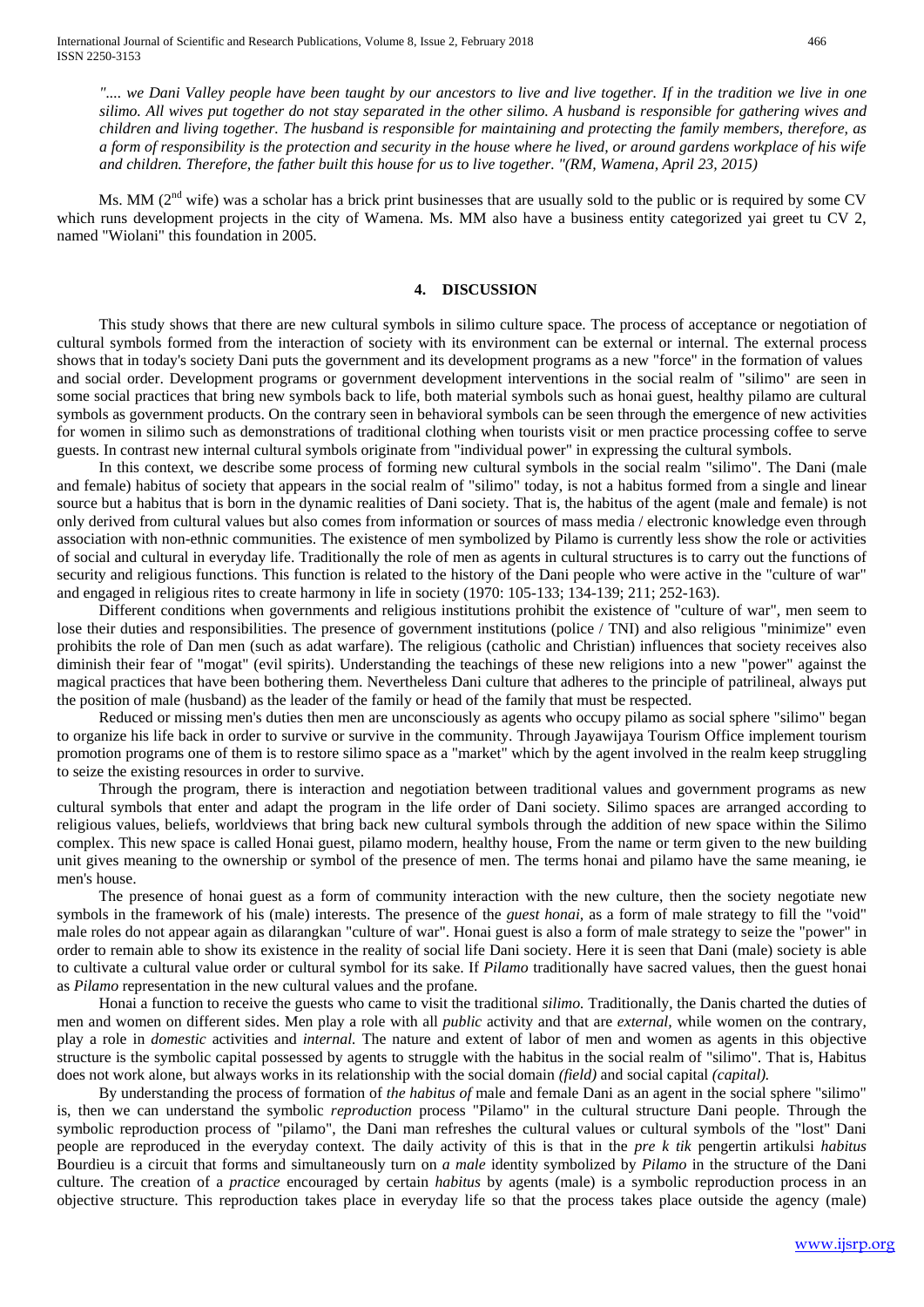consciousness. That is, in this context the agent does not reflect and evaluate the whole tradition before taking action. *Pratik* lasts as habits of everyday life agent (male).

The description of the above-mentioned reproduction process is a symbolic reproduction form at the level of material symbols that is a physical symbol and can be caught sensitively like the example on the guest honai described above. The form of material symbols reproduced in the context of the other "silimo" social domains can be explained by case examples from Mr. LD (another explanation can be read in chapter IV).

Also visible *silimo* occupancy patterns, which puts a healthy home as a form of development interventions in a complex environment silimo. As explained above, the community habitus is not only derived from the cultural value system but in the course of history individuals or communities can accept and adopt other sources of habitus such as through the development information received through ongoing interaction process of interaction.

In connection with the public interaction with new activity in the government or the private sector, the community put a healthy home as *Pilamo* representation in the new culture. Healthy home functioned as a modern *Pilamo,* is a form of traditional culture of negotiation with other forms of activity are entered as a new cultural products. According to Mr LD as described in Chapter VI of that, he chose to change the traditional *Pilamo* into modern *Pilamo* hereinafter called the "healthy home Pilamo" because according to the tasks diebannya Pilamo was effectively implemented in a healthy home. New activities as coordinators in farm work groups and farming groups form and encourage them to always build relationships or networks with outsiders either government, church or private institutions.

Activities and habits reflect itself as the position of the subject (agent) in the community can be translated as *habitus.* Habitus gives individuals a framework of action in dealing with individu others in the community. This habitus is a product of interactions between individuals in the dimension of time and space and essentially this habitus grows without awareness.

Pilamo healthy home, is a symbol of the existence of men. Symbols that reinforce new activities emerge in place of the traditional role of "fond" men of war, a new activity that replaces religious roles through rituals of ancestors usually done in pilamo. Along with changes in the role without realizing it, people (men) reproducing the symbols of his *to-male-in* the form of a new culture. With the symbolic capital, the role of men in public space and social capital building networks sosail with government, religious and NGO then the agent (male) were able to seize the resources to create a presence in order to *survive* in society. Pilamo as a male symbol possessing sacred values is now reproduced as a profane modern pilamo but it is unconsciously a form of male strategy to maintain "yes-power" in a new social space. *Pilamo* symbol are reproduced in the form Pilamo healthy home is a process that takes place outside of awareness agent (male) as agent (men) do not first evaluate the whole tradition before acting. The new meaning implicitly behind the symbolic reproduction is to create symbols of male "power" in its social realm.

The same thing can also be seen in one of the forms of modern houses owned by Dani Kurulu living in cities Wamen a. Silimo ber- modern *style* derived from *habitus* owners who for so long had been terinteraksi continuously in social life. Silimo Air-modern style, hereinafter referred to as *"silimo* stone house" is a form of cultural complexity that are internal. That is, the complexity in a culture that is reflected in this board *silimo* house is built on the ability of the economy and the existence silimo owner by the owner actually did not bring the values of tradition entirely. This Silimo emerged as a form of negotiating the values of tradition with the lifestyle of urban society as a new accepted cultural form (an explanation of this can be read in chapter VI).

Silimo stone house is a symbolic reproduction process of traditional silimo symbols. Building construction that presents "inom" symbols in a people's cultural structure is a form of homeowners' strategy to stay adaptable to change in a new cultural environment without abandoning cultural values. *Pilamo* layout and *ebe-ai* shows the value of togetherness dann relation value that woke up in the social domain. In those realms, seen the position of agents who occupy these structures move continuously with berdasrkan habitus and its equity. Social sphere composed of individuals who are positioned in an objective in a set of social relationships, each of which has a capital (resources) as a means of struggle for prestige, wealth and power.

*Pilamo* modern in this context is the position occupied by the agent (male / husband) while *ebe-ai* modern occupied by an agent (women / wives). Each agency has the resources or capital. Husband had the cultural capital (academic), as a scholar he gain access as a civil servant, previously, as a member of the legislative .; in addition to the cultural capital, social capital and symbolic capital also encouraged him to fight in his social sphere. Social capital is fully networked with the government, the church, political party, civic organizations sehiingga flow of information easily accessible; symbolic capital he has is as a "functionary indigenous" people Dani Kurulu, a direct descendant of chiefs Mabel in Kurulu and clear economic capital it has on the world of work (PNS) and economic resources from the 2nd wife, who worked sbagai civil servants and the another businessman brick, or manage their own CV.Likewise, the 2nd wife also has a quality that is almost equal to the husband (male).

Silimo reproduction process which appears in the life of the father of LM is the process of activity or *practice* that is driven by dispositions (*habitus)* specified by the agent (male and female). Activities that take place by each agency and supported by the above-mentioned capital is a form of struggle for the agent to keep a presence in these positions.

The implications of the model silimo the stone house is the melting of traditional values and replaced with new forms in an attempt to maintain the existence of life. Changes in this building, is a function *Pilamo* modern replace trdisonal Pilamo function. As described in chapter VI that, *Pilamo* modern of LM father serves as a secretariat of the regencies Okika, as the foundation's office and also as a place to discuss co-workers is a symbol of "the struggle" to keep *survive* in the social sphere. So also the agent placed female symbol, with the quality of the (capital) which they had fought to keep a presence in the social sphere .

The findings of a new cultural symbols more to reinforce the identity of women in the social sphere "silimo" is the presence of "cottage / handicraft selling point teletak at the position between traditional Pilamo with kitchen (hunila) at the house of Mr. YM. Reality shows that habitus women Dani not only serves to form social life as traditionally, women are symbolized as the sun, the women who have to work in the garden or taking care of livestock in order to improve the status / prestige of her husband are now faced with a new social life "sell in silimo ". Habitus here is a reaction or response from the outside. Their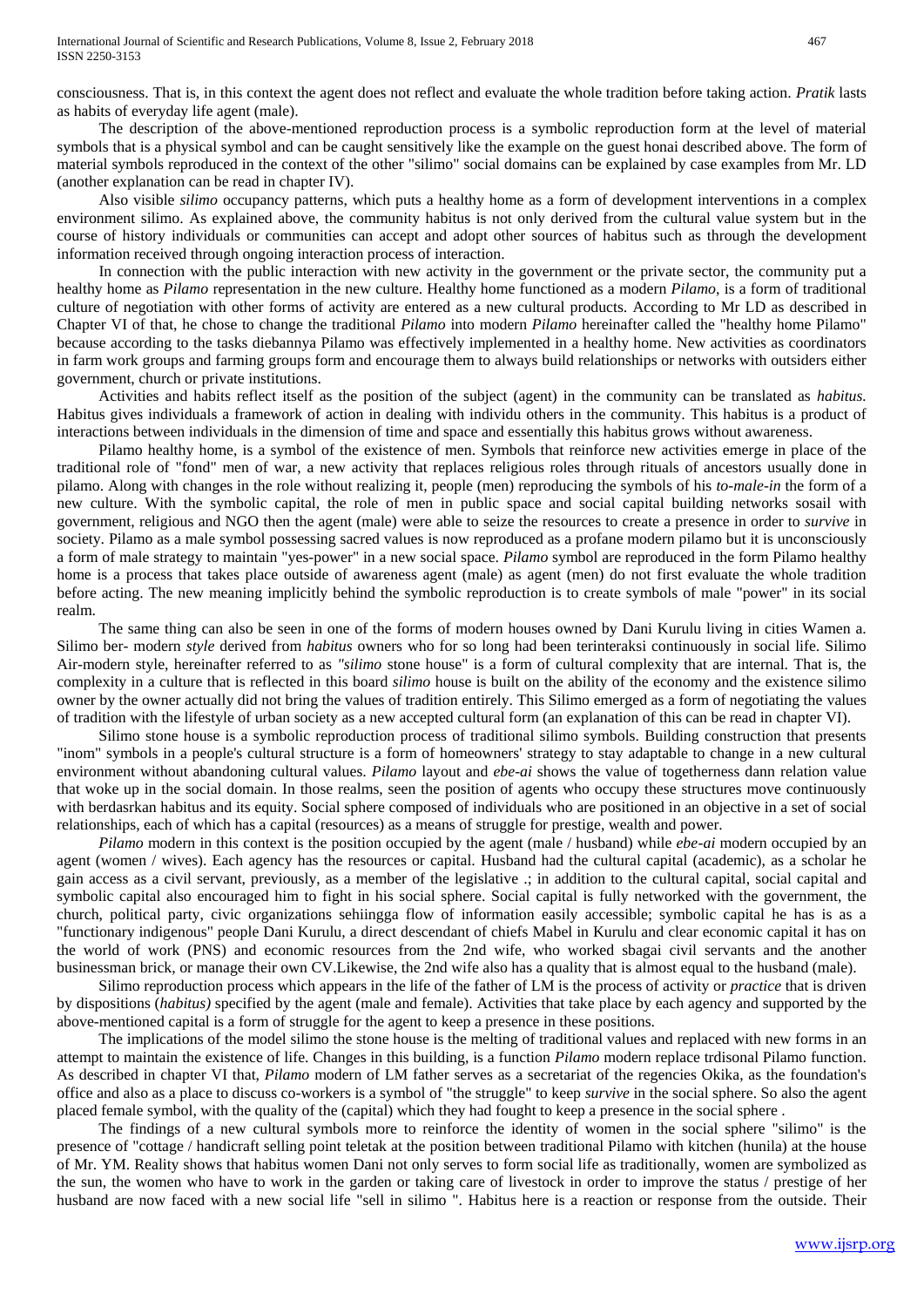visitors or tourists as well as government programs create new elements in silimo. Traditional values negotiated with the outside world changes that bring the values of traditional culture into the differential.

# **5. CONCLUSION**

 This study shows that there are new cultural symbols in Dani's silimo space. The Dani society habitus is not a rigid but loose interpretative scheme that allows individuals to strategically accommodate new situations and innovative practices. It is seen that the presence of new cultural symbols in the social sphere of "silimo", among others honai guest, pilamo modern, healthy pilamo give new meaning in the life of Dani society that traditional values, traditional ties that become the reference of generic culture must be negotiable - the new applicable values that can make choices in determining the attitude of his life. Understanding the culture of the Danis must begin by redefining the culture itself, merely as a generic culture but as a differential culture, negotiated in the whole of social interaction. From the various changes that affect people's lives, respondents and strategies are needed to adapt to outside influences. The process of the emergence of the response of this strategy that shows the existence of symbolic reproduction in silimo space.

## **REFERENCES**

- 1. Abdullah, I, 2006 , *Konstruksi dan Reproduksi Kebudayaaan,* Penerbit Pustaka Pelajar, Yogyakarta.
- 2. Alua, A, 2003a, *Sejarah Kontak Orang Dani dengan Dunia Luar,* Agus Alua (ed) : Nilai-nilai Hidup Masyarakat Hubula di Lembah Baliem Papua, hal 1-20, Biro penelitian STFT Fajar Timur, Jayapura.
- 3. Baker, Chris, 2005, *Cultural Studies "Teori dan Praktek"* (Cetakan ke-2), Penerbit Kreasi Wacana, Yogyakarta.
- 4. Boelaars, J, 1986, *Manusia Irian Dahulu, Sekarang, Masa Depan,* Penerbit PT. Gramedia, Jakarta.
- 5. Bourdieu P, 1977. *Outline of Theory of Practice*, Cambridge University Press
- 6. Endraswara, S, 2003, *Metodologi Penelitian Kebudayaan,* Gadjah Mada University Press, Yogyakarta.
- 7. Geertz, Clifford. 1992. *Agama dan Kebudayaan,* Kanisius : Yogyakarta. *Glossary of Sociological Terms*, 1997. School of Sciology and Anthropology, University of Canterbury, New Zealand.
- 8. Hartati, T, C, 1996, *Penataan Ruang Silimo Berdasarkan Kebudayaan Dani,* Tesis Magister Antropologi Universitas Indonesia, Jakarta.
- 9. Haryatmoko, 2008, *Sekolah, Alat Reproduksi Kesenjangan Sosial,* dalam Basis, No. 07-08, Tahun ke-57, halaman 16.
- 10. Heider, K.G, 1970, *The Dugum Dani : A people Culture in the Highlands of West New Guinea*, Chicago : Vilking Fun Publication Anthropology New York : Harper and Row.
- 11. Hilapok, Benny dan Simeon Itlay, 1994. *Kepribadian dan Kebudayaan Orang Balim* dalam buku Kebudayaan Jayawijaya Dalam Pembangunan Bangsa, ed. Astrid S Susanto-Sunario, Pustaka Sinar Harapan, LIPI : Jakarta.
- 12. Idrus Muhammad, 2009, Metode Penelitian Ilmu Sosial, Pendekatan Kualitatif dan Kuantitatif edisi kedua, Penerbit Erlangga, Jakarta.
- 13. Iskandar, Anwas 1964. *Irian Barat Pembangunan Suku Mukoko,* Proyek Penerbit Sekretriat Koordinator Urusan Irian Barat : Jayapura.
- 14. Koentjaraning, 1994, *Irian Jaya Membangun Masyarakat Majemuk*, Penerbit Djambatan, Jakarta.
- 15. Lokobal, N, 2003, *Keberadaan dan Peranan Perempuan dan Laki-laki Pada Suku Dani di Irian jaya.,* Agus Alua (ed) : Nilai-nilai Hidup Masyarakat Hubula di Lembah Baliem Papua, hal.53-100 Biro Penelitian STFT Fajar Timur, Jayapura.
- 16. Melalatoa, J, M, 1997, *Silimo : Produk Peradaban Tua di Irian,* Melalatoa (ed) : Sistem Budaya Indonesia, hal.11-24, Penerbit PT.Pamator, Jakarta.
- 17. Mulait, T dan Alua,A, 2003, *Pola Konstruksi Silimo dan Nilai-Nilai Hidup baik di Lembah Baliem,* Agus Alua (ed) : Nilainilai Hidup Masyarkat Hubula di Lembah Baliem Papua, hal.133-176, Biro Penelitian STFT Fajar Timur, Jayapura.
- 18. Numbery, G, 2007. *Struktur Budaya Orang Dani, Di kampung Jiwika Distrik Kurulu Jayawijaya* (Suatu Kajian Strukturalisme Lévi-Strauss) Tesis, S2 Jurusan Antropologi Fakultas Ilmu Budaya UGM, Yogyakarta.
- 19. Tim Peneliti Antropologi UI, 1993, *Etnografi Kesehatan Masyarakat Dani di Kecamatan Kurulu Kabupaten Jayawijaya,*  Program Studi Antropologi Universitas Indonesia, Jakarta.
- 20. Williams Raymond, 1981. *Culture.* Glasgow : Fontana Paperbacks.

## **AUTHORS**

**First Author** – *Gerdha K.I. Numbery*, Graduate Student PhD, Study Program : Anthropology. Hasanuddin University, Makassar, Indonesia. Department of Anthropology, Faculty of Social and Political Sciences, Cenderawasih University. Email : gerdhanumbery@yahoo.com

**Second Author** – *Pawennari Hijjang*. Faculty Of Social Sciences and Political Sciences. Hasanuddin University,Makassar **Third Author** – *Johzua R.Mansoben*, Faculty Of Social Sciences and Political Sciences. Hasanuddin University, Makassar **Fourth Author** – *Munsy Lampe*, Faculty Of Social Sciences and Political Sciences. Hasanuddin University, Makassar